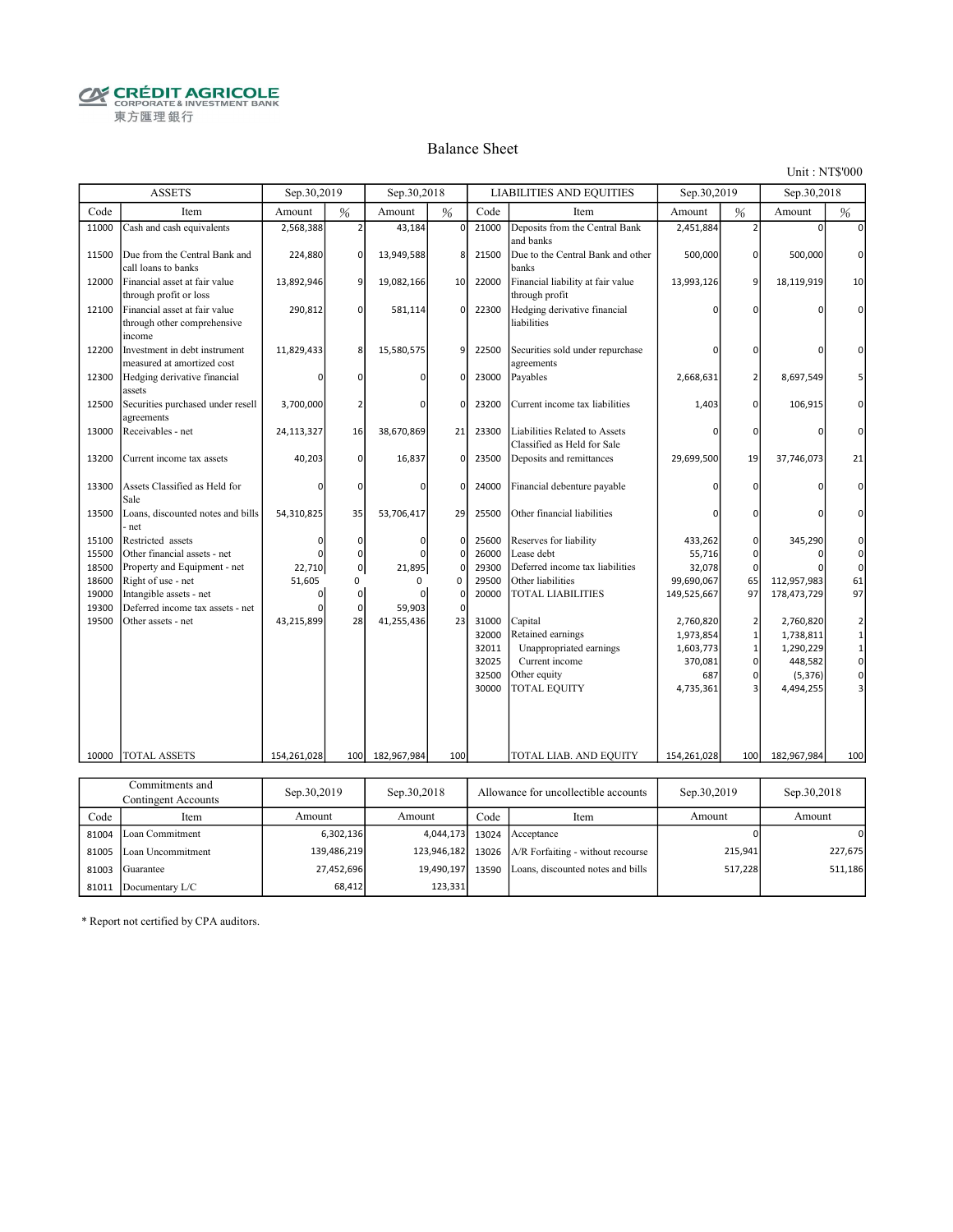**CRÉDIT AGRICOLE** 東方匯理銀行

#### Consolidate Income Statement

Unit : NT\$'000

|       |                                                                                                                                      | 2019Q3      |                | 2018O3      |              |                |
|-------|--------------------------------------------------------------------------------------------------------------------------------------|-------------|----------------|-------------|--------------|----------------|
| 代碼    | 目<br>項                                                                                                                               | Amount      | $\%$           | Amount      | $\%$         | Variable %     |
| 41000 | Interest income                                                                                                                      | 1,184,955   | 131            | 1,264,816   | 124          | (6)            |
| 51000 | Interest expense                                                                                                                     | (1,729,543) | (192)          | (1,534,610) | (150)        | 13             |
|       | Net interest (expense) income                                                                                                        | (544, 588)  | (61)           | (269, 794)  | (26)         | 102            |
|       | Other operating income                                                                                                               |             |                |             |              |                |
|       | Commission income                                                                                                                    | 153,981     | 17             | 91,709      | 9            | 68             |
|       | Gain (loss) on financial assets or liabilities                                                                                       | 361,699     | 40             | 649,557     | 64           | (44)           |
|       | measured at fair value through profit and loss<br>Gain (loss) on debt instrument at fair value through other<br>comprehensive income | (1, 813)    | 0              | (2,634)     | 0            | (31)           |
|       | Gain (loss) on financial asset measured at amortized cost                                                                            |             | 0              | 7,203       | 1            | $\Omega$       |
|       | Foreign exchange gains (losses) - net                                                                                                | 638,209     | 71             | 243,886     | 24           | 162            |
|       | Impairment loss on assets (reversal of                                                                                               | 1,067       | 0              | (1,856)     | 0            | $\overline{0}$ |
|       | impairment loss on assets)                                                                                                           |             |                |             |              |                |
|       | Others                                                                                                                               | 292,841     | 33             | 302,253     | 28           | (3)            |
|       | Net income                                                                                                                           | 901,396     | 100            | 1,020,324   | 100          | (12)           |
| 58200 | Bad debt expenses                                                                                                                    | 120,730     | 13             | 66,993      | 7            | 80             |
|       | Operating expenses                                                                                                                   |             |                |             |              |                |
| 58500 | Employee benefits                                                                                                                    | (256, 200)  | (28)           | (224, 765)  | (22)         | 14             |
| 59000 | Depreciation and amortization expense                                                                                                | (17, 678)   | (2)            | (2,799)     | 0            | 532            |
| 59500 | Other general and administrative expenses                                                                                            | (317, 789)  | (35)           | (305,099)   | (30)         |                |
|       | Consolidated income (loss) from continuing operations before                                                                         | 430,459     | 48             | 554,654     | 54           | (22)           |
| 61003 | income tax<br>Consolidated income (loss) from continuing operations - Income                                                         | (60, 379)   | (7)            | (106, 072)  | (10)         | (43)           |
|       | tax (expense) benefit<br>Consolidated income (loss) from continuing operations - after                                               | 370,080     | 41             | 448,582     | 44           | (18)           |
| 62500 | income tax<br>Income (loss) from discontinued operations                                                                             |             | 0              | 0           | 0            | $\Omega$       |
|       | Net income (loss)                                                                                                                    | 370,080     | 41             | 448,582     | 44           | (18)           |
|       | Other comprehensive income                                                                                                           |             |                |             |              |                |
| 65201 | Remeasurement of defined benift plans                                                                                                | 0           | $\overline{0}$ | 0           | 0            | $\Omega$       |
| 65301 | Exchange differences on cumulative translation adjustments                                                                           | 915         | 0              | (1, 196)    | 0            | (177)          |
| 65308 | Unrealized gain (loss) on debt instrument at fair value through                                                                      | 308         | 0              | 12,744      | $\mathbf{1}$ | (98)           |
|       | other comprehensive income                                                                                                           |             |                |             |              |                |
| 65310 | Gain on reversal of impairment loss on debt instrument at fair<br>value through other comprehensive income                           | $\Omega$    | 0              | 143         | 0            | 0              |
| 65320 | Other comprehensive income after tax                                                                                                 | 0           | 0              | 0           | 0            | $\Omega$       |
| 65000 | Total other comprehensive income                                                                                                     | 1,222       | $\overline{0}$ | 11,690      | $\mathbf 1$  | (90)           |
|       | Net income belong to:                                                                                                                |             |                |             |              |                |
|       | Owners' equity                                                                                                                       | 370,080     | 41             | 448,582     | 44           | (18)           |
|       | Non-controlling Interests                                                                                                            |             |                |             |              |                |
|       | Total other comprehensive income belong to:                                                                                          |             |                |             |              |                |
|       | Owners' equity                                                                                                                       | 371,303     | 41             | 460,273     | 45           | (19)           |
|       | Non-controlling Interests                                                                                                            |             |                |             |              |                |
|       |                                                                                                                                      |             |                |             |              |                |

\* Report not certified by CPA auditors.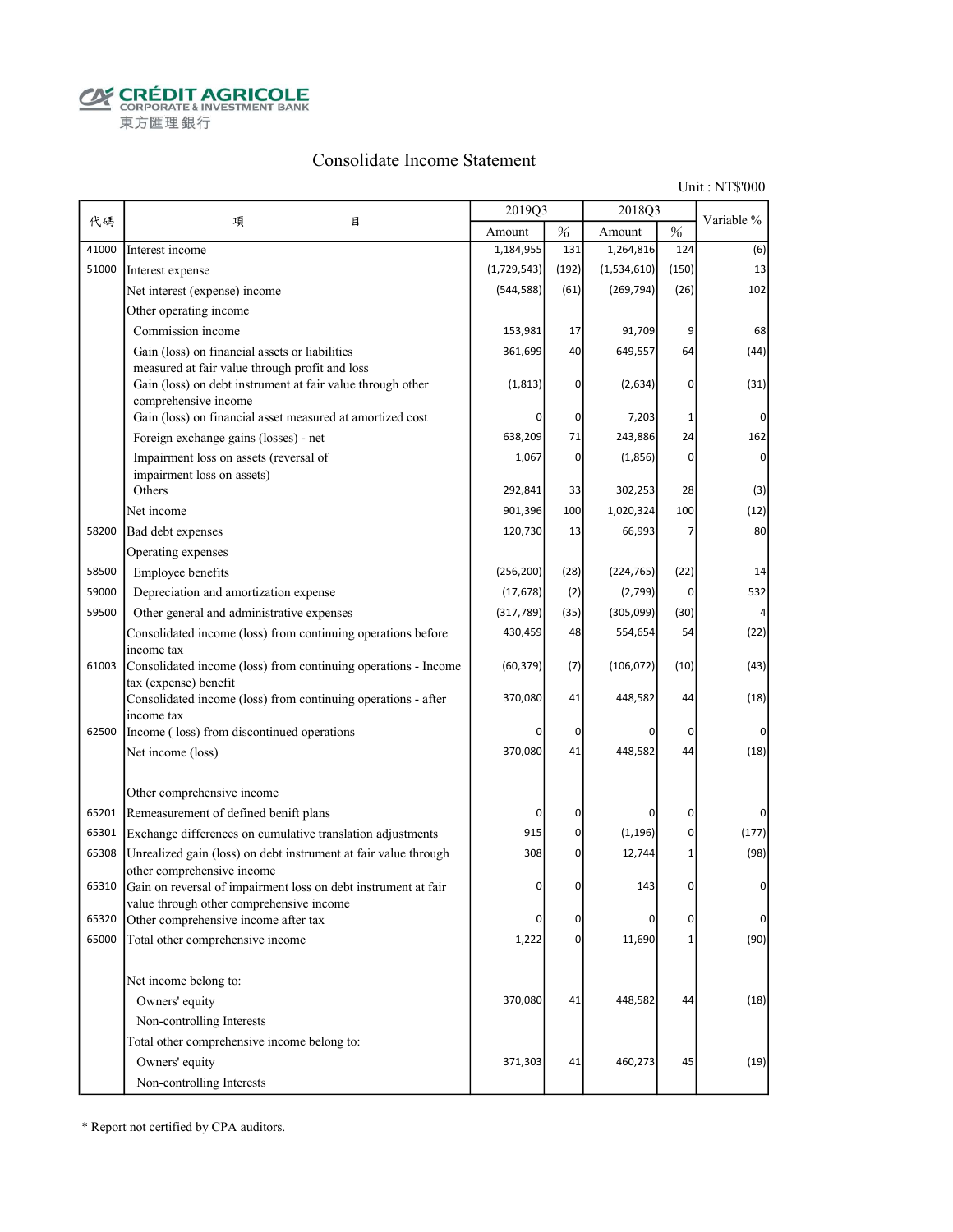

東方匯理銀行

#### Information on fair value hierarchy of financial instruments

Unit : NT\$'000

| Instrument item meansured at fair value        |            | Sep.30,2019 |            |         |            | Sep.30,2018 |            |         |
|------------------------------------------------|------------|-------------|------------|---------|------------|-------------|------------|---------|
|                                                | Total      | Level 1     | Level 2    | Level 3 | Total      | Level 1     | Level 2    | Level 3 |
| Non-derivative financial instruments           |            |             |            |         |            |             |            |         |
| Asset                                          |            |             |            |         |            |             |            |         |
| Financial assets designated at fair value      | 49,752     | 49,752      |            |         | 303,367    | 303,367     |            |         |
| through profit or loss                         |            |             |            |         |            |             |            |         |
| Held for trading financial asset               | 49,752     | 49,752      |            |         | 303,367    | 303,367     |            |         |
| Equity investment                              |            |             |            |         |            |             |            |         |
| Bond investment                                | 49,752     | 49,752      |            |         | 303,367    | 303,367     |            |         |
| Others                                         |            |             |            |         |            |             |            |         |
| Financial assets designated at fair value      |            |             |            |         |            |             |            |         |
| through profit or loss on initial recognition  |            |             |            |         |            |             |            |         |
| Financial asset at fair value through other    | 290,812    | 290,812     |            |         | 580,971    | 580,971     |            |         |
| comprehensive income                           |            |             |            |         |            |             |            |         |
| Equity investment                              |            |             |            |         |            |             |            |         |
| Bond investment                                | 290,812    | 290,812     |            |         | 580,971    | 580,971     |            |         |
| Others                                         |            |             |            |         |            |             |            |         |
| Investment in debt instrument measured at      | 11,829,432 | 2,564,256   | 9,265,176  |         | 10,180,575 | 535,429     | 9,645,146  |         |
| amortized cost                                 |            |             |            |         |            |             |            |         |
| Equity investment                              | ä,         |             |            |         |            |             |            |         |
| Bond investment                                | 3,130,183  | 2,564,256   | 565,927    |         | 5,030,575  | 535,429     | 4,495,146  |         |
| Others                                         | 8,699,249  |             | 8,699,249  |         | 5,150,000  |             | 5,150,000  |         |
| Liabilities                                    |            |             |            |         |            |             |            |         |
| Financial liabilities designated at fair value |            |             |            |         |            |             |            |         |
| through profit or loss                         |            |             |            |         |            |             |            |         |
| Held for trading financial liabilities         |            |             |            |         |            |             |            |         |
| Financial liabilities designated at fair value |            |             |            |         |            |             |            |         |
| through profit or loss on initial recognition  |            |             |            |         |            |             |            |         |
| Derivatives financial instruments              |            |             |            |         |            |             |            |         |
| Asset                                          |            |             |            |         |            |             |            |         |
| Financial assets designated at fair value      | 13,843,194 |             | 13,843,194 |         | 18,778,799 |             | 18,778,799 |         |
| through profit or loss                         |            |             |            |         |            |             |            |         |
| Hedging derivative financial assets            |            |             |            |         |            |             |            |         |
| Liabilities                                    |            |             |            |         |            |             |            |         |
| Financial liabilities designated at fair value | 13,993,126 |             | 13,993,126 |         | 18,119,919 | ä,          | 18,119,919 |         |
| through profit or loss                         |            |             |            |         |            |             |            |         |
| Hedging derivative financial liabilities       |            |             |            |         |            | ä,          | $\sim$     |         |
|                                                |            |             |            |         |            |             |            |         |

Financial asset changes in fair value measurement level 3

Income statement Other comprehe  $\begin{array}{c|c}\n\text{er complete} \\
\text{if the same line} \\
\text{if the same line} \\
\end{array}$ Level 3 Sale, disposal or settlement Converted out from Level 3 Financial assets designated at fair value through profit or loss - - - - - - - - Held for trading financial assets  $\blacksquare$ <br>Financial assets designated at fair value Financial assets designated at fair value through profit or loss on initial recognition - - - - - - - - Financial asset at fair value through other comprehensive income - - - - - - - - Investment in debt instrument measured at amortized cost - - - - - - - - Hedging derivative financial assets Item Profit/Loss valuation Increase during period Decrease during period Ending retained earning Beginning retained earnging

Financial liabilities changes in fair value measurement level 3

|                                                |                      |                                               |  |                        |                         |                                 |                               | Unit: NT\$000              |
|------------------------------------------------|----------------------|-----------------------------------------------|--|------------------------|-------------------------|---------------------------------|-------------------------------|----------------------------|
|                                                | Beginning            |                                               |  | Increase during period |                         | Decrease during period          |                               |                            |
| Item                                           | retained<br>earnging | Valuation of profit/loss during<br>the period |  | Buy in or issue        | Transfers to<br>Level 3 | Sale, disposal<br>or settlement | Converted out<br>from Level 3 | Ending retained<br>earning |
| Financial liabilities designated at fair value |                      |                                               |  |                        |                         |                                 |                               |                            |
| through profit or loss                         |                      |                                               |  |                        |                         |                                 |                               |                            |
| Held for trading financial liabilities         |                      |                                               |  |                        |                         |                                 |                               |                            |
| Financial liabilities designated at fair value |                      |                                               |  |                        |                         |                                 |                               |                            |
| through profit or loss on initial recognition  |                      |                                               |  |                        |                         |                                 |                               |                            |
| Hedging derivative financial liabilities       |                      |                                               |  |                        |                         |                                 | -                             |                            |
|                                                |                      |                                               |  |                        |                         |                                 |                               |                            |

Unit : NT\$'000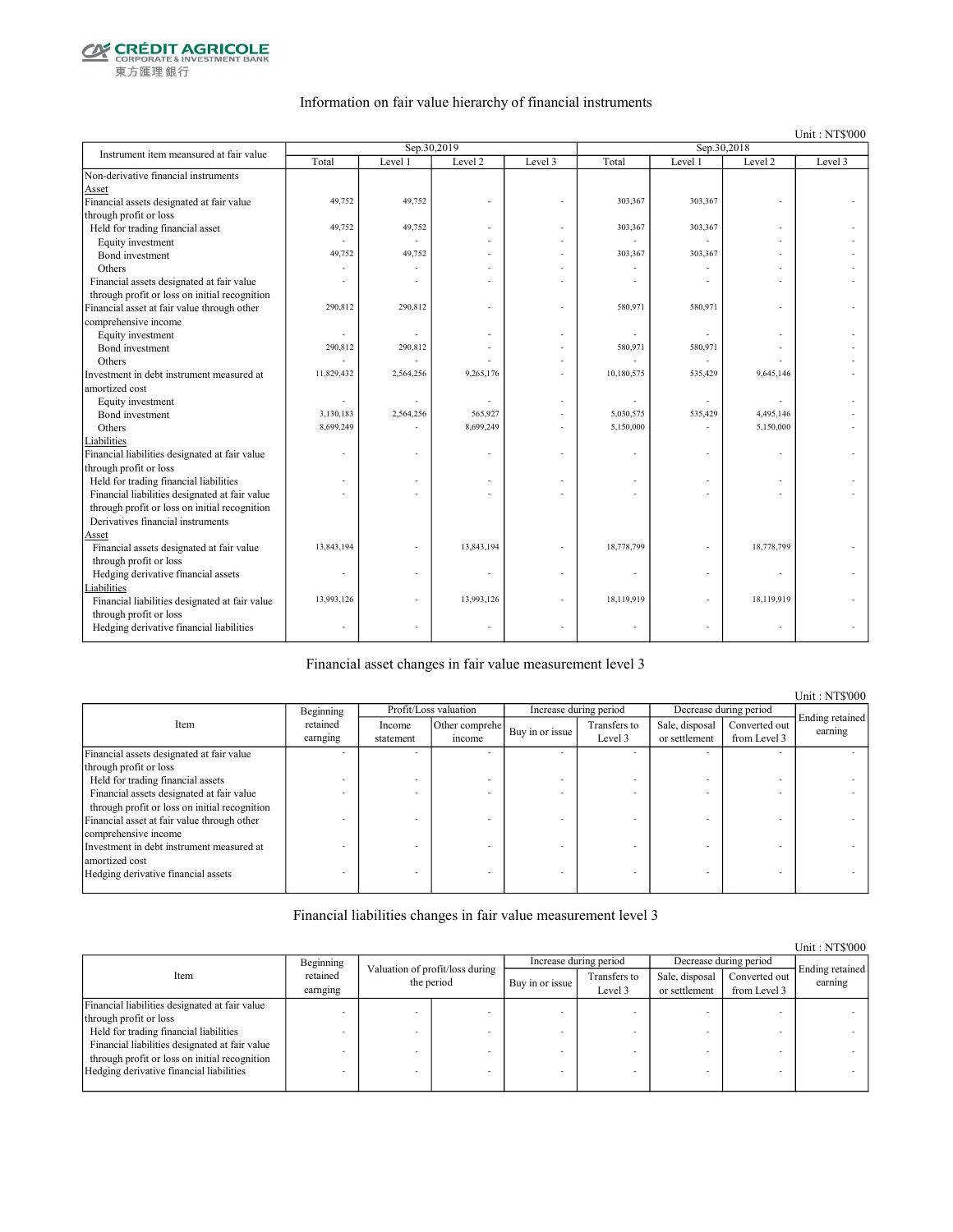

#### ASSETS QUALITY

Unit : NT\$'000, %

|                            | Year \ Month                     |                          |                          | Sep.30,2019                                     |                     |                                                | Sep.30,2018              |                          |                                                 |                      |                                                      |
|----------------------------|----------------------------------|--------------------------|--------------------------|-------------------------------------------------|---------------------|------------------------------------------------|--------------------------|--------------------------|-------------------------------------------------|----------------------|------------------------------------------------------|
| <b>ITEM</b>                |                                  | Overdue<br>Amount        | Loan<br>Amount           | $%$ of<br>Overdue<br>loans<br>to Total<br>loans | Loan loss reserve   | $%$ of<br>Loan loss reserve<br>to Overdue Loan | Overdue<br>Amount        | Loan<br>Amount           | $%$ of<br>Overdue<br>loans<br>to Total<br>loans | Loan loss<br>reserve | $%$ of<br>Loan loss<br>reserve<br>to Overdue<br>Loan |
| Corporate Finance          | Security                         | $\sim$                   | 77,993                   | $\sim$                                          | 517,228             |                                                | ۰                        | 123,981                  |                                                 | 511,186              |                                                      |
|                            | Unsecurity                       | $\sim$                   | 54,750,060               |                                                 |                     |                                                |                          | 54,093,623               |                                                 |                      |                                                      |
|                            | Housing Loan                     | $\overline{\phantom{a}}$ | $\overline{\phantom{a}}$ | $\sim$                                          |                     |                                                |                          |                          |                                                 | -                    |                                                      |
| Consumer Finace            | Cash card                        |                          |                          | $\sim$                                          |                     | NA                                             |                          |                          |                                                 | ٠                    | <b>NA</b>                                            |
|                            | Small credit Loan                |                          | $\overline{\phantom{a}}$ | $\sim$                                          |                     | $\blacksquare$                                 | $\overline{\phantom{a}}$ |                          |                                                 |                      |                                                      |
|                            | Security<br>Others<br>Unsecurity | $\overline{\phantom{0}}$ | $\sim$                   | $\overline{\phantom{a}}$                        |                     |                                                | ۰                        | ۰                        | ۰                                               | ۰                    |                                                      |
|                            | Total                            | $\sim$                   | 54,828,053               | $\sim$                                          | 517,228             |                                                |                          | 54,217,604               |                                                 | 511,186              |                                                      |
|                            |                                  | Overdue<br>Amount        | A/R<br>Amount            | $%$ of<br>Overdue A/R<br>to Total A/R           | Provision<br>Amount | $%$ of<br>Provision to<br>Overdue Loan         | Overdue<br>Amount        | A/R<br>Amount            | $%$ of<br>Overdue A/R<br>to Total A/R           | Provision<br>Amount  | $%$ of<br>Provision to<br>Overdue<br>Loan            |
| Credit card                |                                  |                          | $\overline{\phantom{a}}$ | $\sim$                                          |                     |                                                |                          |                          |                                                 |                      |                                                      |
| Factoring-without recourse |                                  | $\sim$                   | 21,594,130               | $\sim$                                          | 215,941             | NA                                             |                          | 30,403,142               |                                                 | 227,675              | NA                                                   |
| Other non-performing loans |                                  | $\sim$                   | $\sim$                   | $\sim$                                          |                     |                                                | $\overline{\phantom{a}}$ | $\overline{\phantom{0}}$ |                                                 | ٠                    |                                                      |

| r ear<br>Month                                                             | Sep.30.201 | Sep.30.2018 |
|----------------------------------------------------------------------------|------------|-------------|
| Loan classified as non-Pass-Due with normal payment after debt negotiation |            |             |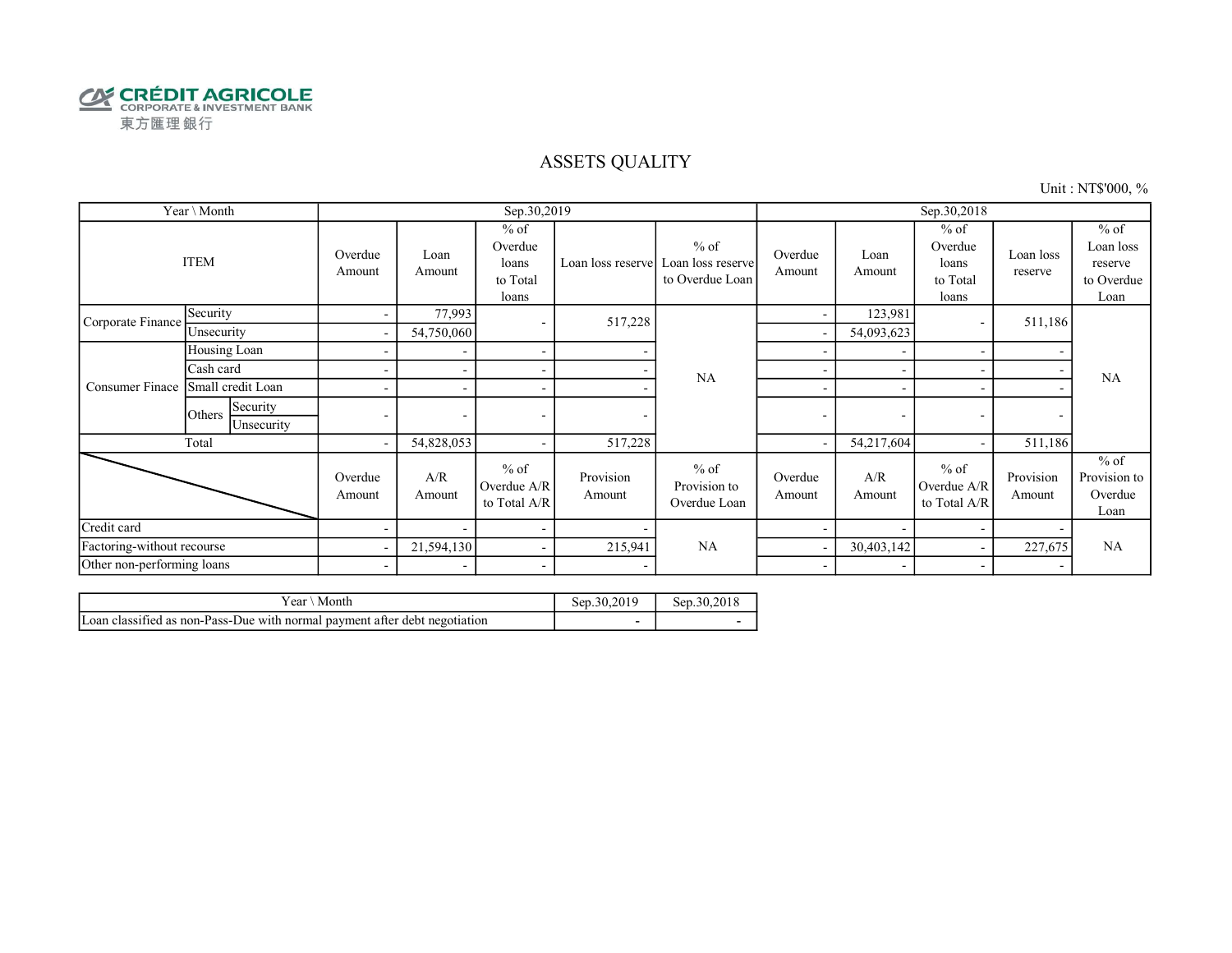

# Credit Exposure Concentration

Unit : NT\$'000, %

| Year \<br>Month |                         | Sep.30,2019                                |               |                                              |                              | Sep.30,2018                                |               |                                               |
|-----------------|-------------------------|--------------------------------------------|---------------|----------------------------------------------|------------------------------|--------------------------------------------|---------------|-----------------------------------------------|
| Ranking         | Group Name              | <b>INDUSTRIAL</b><br><b>CLASSIFICATION</b> | Credit Amount | % of Credit<br>amount to<br>net worth $(\%)$ | Group Name                   | <b>INDUSTRIAL</b><br><b>CLASSIFICATION</b> | Credit Amount | % of Credit<br>amount to<br>net worth $(\% )$ |
|                 | <b>Axxxx</b>            | Manufacturing                              | 21,594,130    |                                              | $456\%$ Axxxx                | Manufacturing                              | 22,767,454    | 507%                                          |
| 2               | <b>FOXXXXX Plxxxxxx</b> | Manufacturing                              | 12,697,196    |                                              | 268% FOXXXXX PlXXXXXX        | Manufacturing                              | 9,016,059     | 201%                                          |
| 3               | Taxxx Sexx Coxxxxxxx    | Manufacturing                              | 9,842,140     |                                              | 208% Taxxx Sexx Coxxxxxxx    | Manufacturing                              | 8,857,398     | 197%                                          |
| $\overline{4}$  | Hxx Hxx                 | Manufacturing                              | 7,700,000     |                                              | $163\%$ Coxxxx               | Retail                                     | 7,635,688     | 170%                                          |
| 5               | Mexxxxxx                | Manufacturing                              | 6,207,300     |                                              | 131% Adxxxxxx Sexx Coxxxxxxx | Manufacturing                              | 7,553,683     | 168%                                          |
| 6               | <b>Ctxx</b>             | Construction                               | 5,550,315     |                                              | $117\%$ Gxx Rx Pxx           | Manufacturing                              | 6,489,426     | 144%                                          |
| 7               | Adxxxxxx Sexx Coxxxxxxx | Manufacturing                              | 5,262,300     | $111\%$ Ctxx                                 |                              | Construction                               | 4,520,568     | 101%                                          |
| 8               | TXXXXX CXXXXX           | Manufacturing                              | 3,274,730     |                                              | 69% Mexxxxxx                 | Manufacturing                              | 3,054,275     | 68%                                           |
| 9               | CXXXX SXXXX             | Manufacturing                              | 2,729,051     |                                              | 58% Daxxxxx                  | Financial Service                          | 2,600,000     | 58%                                           |
| 10              | EVXXXXXXX               | Transportation                             | 2,180,324     |                                              | $46\%$ Hx Txx                | Financial Service                          | 2,600,000     | 58%                                           |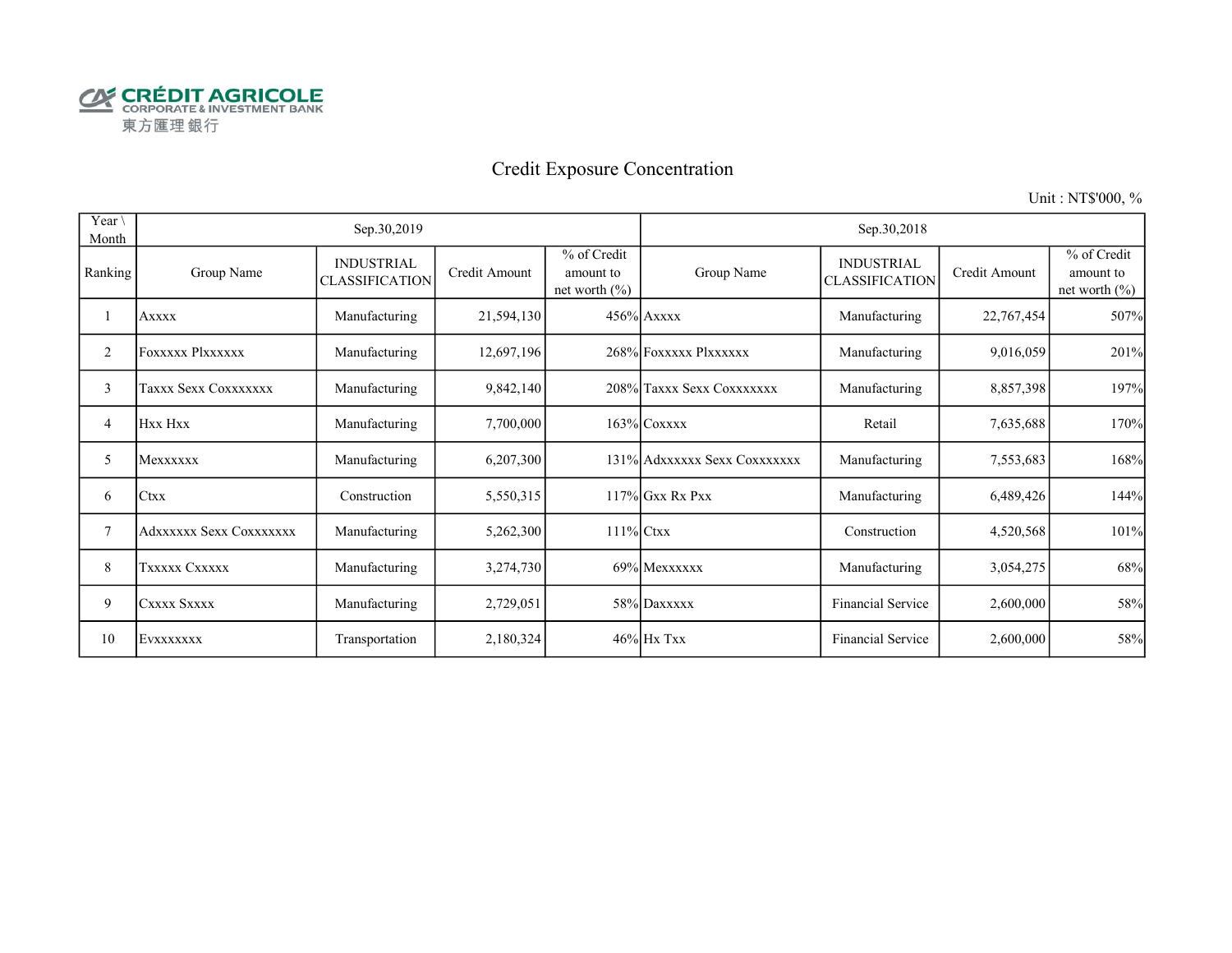

#### Interest-Rate Sensitivity - TWD Currency

Sep.30,2019

Unit : NT\$'000, %

| <b>ITEM</b>                                                | $0$ to 90 days                                                   | $91$ to $180$ days | 181 days to 1 year | over 1 year | <b>TOTAL</b> |  |  |  |  |  |
|------------------------------------------------------------|------------------------------------------------------------------|--------------------|--------------------|-------------|--------------|--|--|--|--|--|
| Sensitive assets                                           | 16,291,965                                                       | 14,500,000         | 8,750,000          | 4,198,094   | 43,740,059   |  |  |  |  |  |
| Sensitive liabilities                                      | 1,923,034                                                        |                    | ٠                  | 595,868     | 2,518,902    |  |  |  |  |  |
| Sensitive Gap                                              | 14,368,931                                                       | 14,500,000         | 8,750,000          | 3,602,226   | 41,221,157   |  |  |  |  |  |
| Equity                                                     |                                                                  |                    |                    |             | 4,752,777    |  |  |  |  |  |
|                                                            | Ratio of interest-rate sensitive assets to liabili<br>1,736.47 % |                    |                    |             |              |  |  |  |  |  |
| Ratio of interest-rate sensitive gap to equity<br>867.31 % |                                                                  |                    |                    |             |              |  |  |  |  |  |

### Interest-Rate Sensitivity - USD Currency

#### Sep.30,2019

Unit : US\$'000, %

| <b>ITEM</b>                                                     | $0$ to $90$ days                                             | 91 to $180$ days | 181 days to 1 year | over 1 year | <b>TOTAL</b> |  |  |  |  |  |
|-----------------------------------------------------------------|--------------------------------------------------------------|------------------|--------------------|-------------|--------------|--|--|--|--|--|
| Sensitive assets                                                | 2,226,393                                                    | 527              | 155,000            | 133,600     | 2,515,520    |  |  |  |  |  |
| Sensitive liabilities                                           | 3,314,532                                                    | 224,874          | -                  |             | 3,539,406    |  |  |  |  |  |
| Sensitive Gap                                                   | (1,088,139)                                                  | (224, 347)       | 155,000            | 133,600     | (1,023,886)  |  |  |  |  |  |
| Equity                                                          |                                                              |                  |                    |             | 2,615        |  |  |  |  |  |
|                                                                 | Ratio of interest-rate sensitive assets to liabili<br>71.07% |                  |                    |             |              |  |  |  |  |  |
| Ratio of interest-rate sensitive gap to equity<br>$-39,154.34%$ |                                                              |                  |                    |             |              |  |  |  |  |  |

Note:

 1. Interest-rate sensitive assets or liabilities represent interest bearing assets or interest paying liabilities influenced by the fluctuation of interest rates.

 2. Ratio of interest-rate sensitive assets to liabilities = Interest-rate sensitive assets ÷ Interest-rate sensitive liabilities (i.e. New Taiwan Dollar interest-rate sensitive assets and New Taiwan Dollar interest-rate sensitive liabilities with tenors of less than one year)

3. Interest-rate sensitive gap = Interest-rate sensitive assets  $-$  Interest-rate sensitive liabilities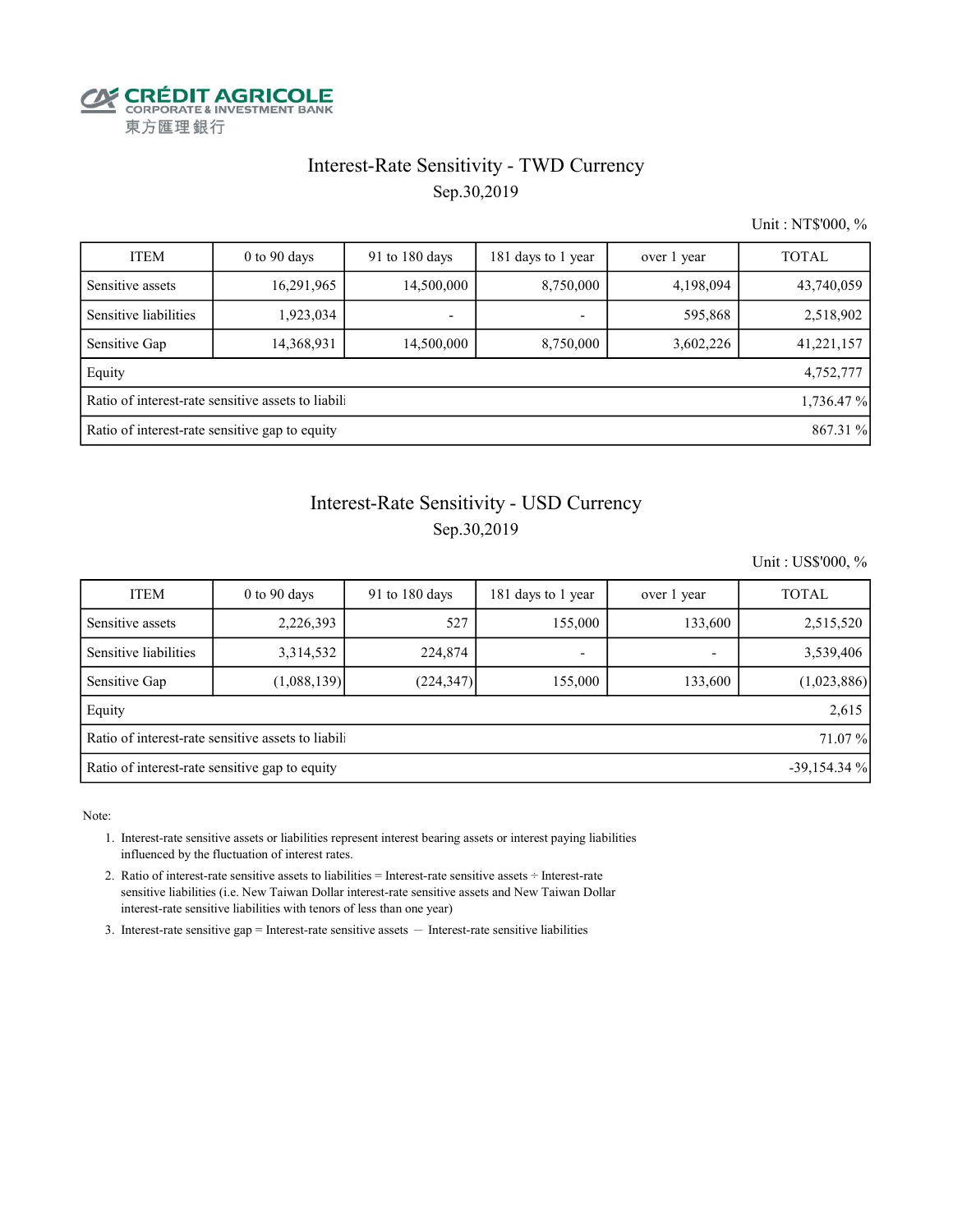

# Ratio of Profitability

Unit : %

| <b>ITEM</b>               |                   | Sep.30,2019 | Sep.30,2018 |  |
|---------------------------|-------------------|-------------|-------------|--|
| Ratio of return on assets | before income tax | $0.36\%$    | 0.50%       |  |
|                           | after incometax   | $0.31\%$    | 0.41%       |  |
| Ratio of return on equity | before income tax | 8.95 %      | 14.01 %     |  |
|                           | after incometax   | 7.69 %      | 11.39 %     |  |
| Ratio of net income       |                   | 41.06%      | 45.11 %     |  |

Note:

- 1. Ratio of return on assets = Income before income tax  $\div$  Average assets
- 2. Ratio of return on equity = Income before income tax  $\div$  Average equity
- 3. Ratio of net income = Income before income tax  $\div$  Total revenue
- 4. Income before income tax is the year-to-date accumulated income.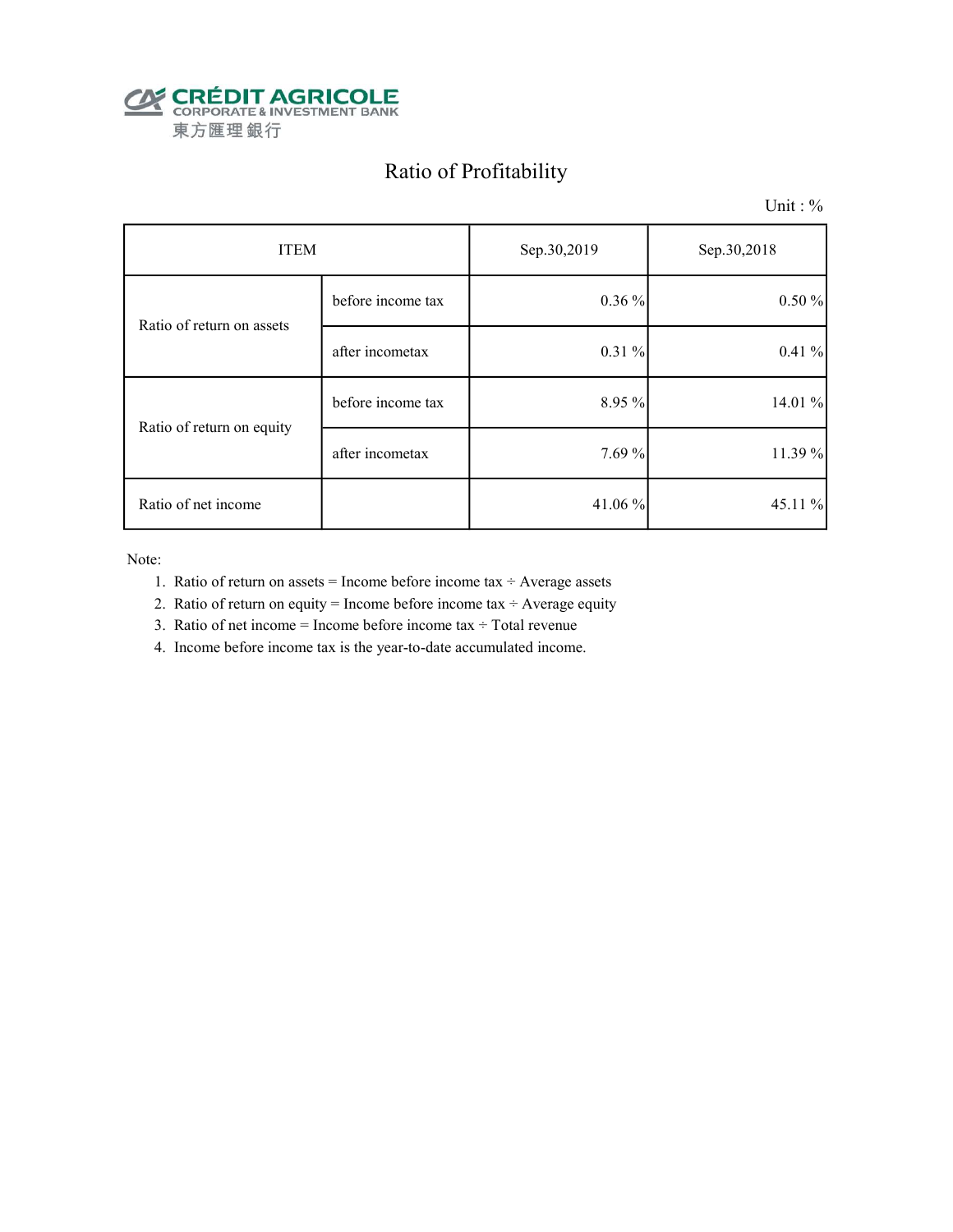

### Analysis of Assets and Liabilities by Maturity Date - TWD Currency Sep.30,2019

Unit : NT\$'000

|             |              | Amount for the remaining period to the maturity date |                 |                |                       |              |  |  |  |  |
|-------------|--------------|------------------------------------------------------|-----------------|----------------|-----------------------|--------------|--|--|--|--|
| <b>ITEM</b> | <b>TOTAL</b> | $0$ to $30$ days                                     | $31$ to 90 days | 91 to 180 days | 181 days to<br>1 year | over 1 year  |  |  |  |  |
| Assets      | 629,504,459  | 188, 191, 198                                        | 213,579,253     | 101,726,779    | 97,595,796            | 28,411,433   |  |  |  |  |
| Liabilities | 638,174,189  | 144,745,271                                          | 236,778,618     | 140,228,617    | 83,097,974            | 33, 323, 709 |  |  |  |  |
| Gap         | $-8,669,730$ | 43,445,927                                           | $-23,199,365$   | $-38,501,838$  | 14,497,822            | $-4,912,276$ |  |  |  |  |

Note:

 1. The table includes only New Taiwan Dollar amounts (i.e. excludes assets and liabilities denominated in foreign currency).

#### Analysis of Assets and Liabilities by Maturity Date - USD Currency Sep.30,2019

Unit : US\$'000

|             | <b>TOTAL</b> | Amount for the remaining period to the maturity date |                 |                |                       |             |  |  |
|-------------|--------------|------------------------------------------------------|-----------------|----------------|-----------------------|-------------|--|--|
| <b>ITEM</b> |              | $0$ to $30$ days                                     | $31$ to 90 days | 91 to 180 days | 181 days to<br>1 year | over 1 year |  |  |
| Assets      | 34, 396, 173 | 7,834,900                                            | 8,834,655       | 6,222,110      | 5,091,538             | 6,412,970   |  |  |
| Liabilities | 34,264,432   | 9,812,082                                            | 8,685,752       | 4,574,931      | 4,819,358             | 6,372,309   |  |  |
| Gap         | 131,741      | $-1,977,182$                                         | 148,903         | 1,647,179      | 272,180               | 40,661      |  |  |

Note:

1. The table includes only U.S. Dollar amounts.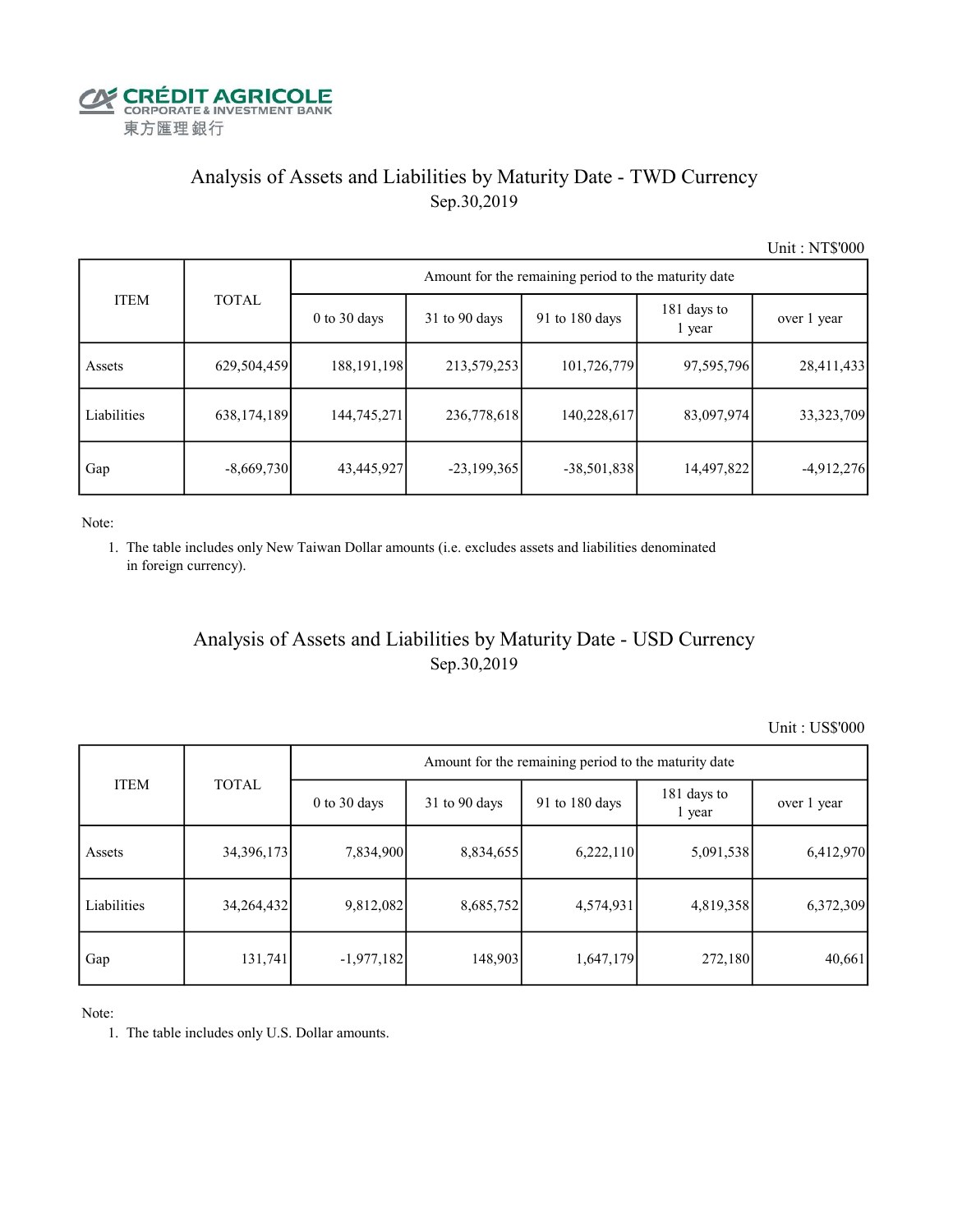**CALEDIT AGRICOLE**<br>
CORPORATE & INVESTMENT BANK<br>
東方匯理銀行

#### Sale of Distressed Debt Information Sep.30,2019

1. Transcation information of distressed debt sale Unit: NT\$'000

| Transactio<br>n Date |   | Counterparty   Debt Component   Book Value   Selling Price |   | Gain/loss<br>from<br>disposal | Condition of<br>Agreement | Relationship with<br>counterparty |
|----------------------|---|------------------------------------------------------------|---|-------------------------------|---------------------------|-----------------------------------|
|                      | - |                                                            | - |                               |                           | -                                 |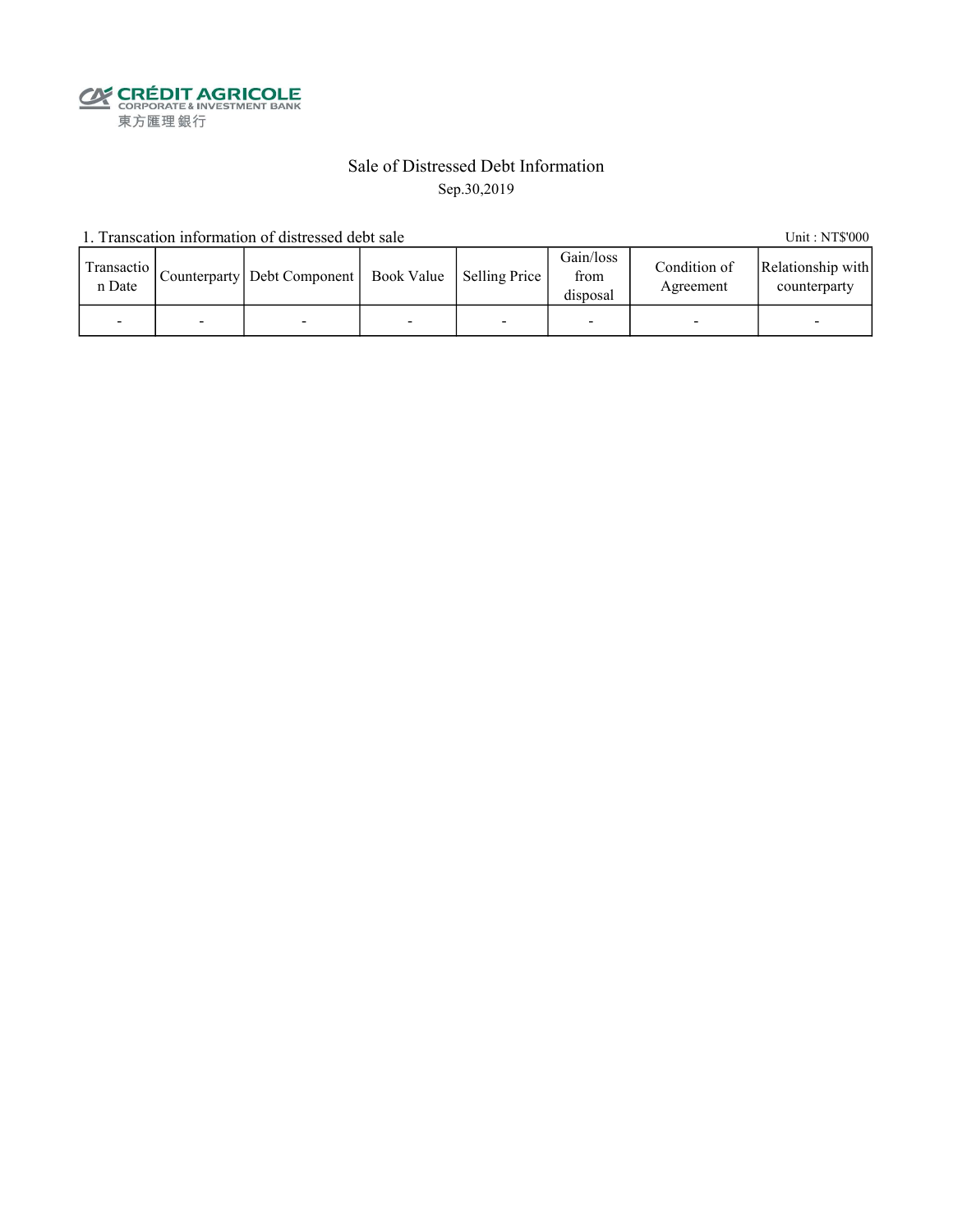

#### Information of reinvestment business Sep.30,2019

Unit : NT\$'000

|                          | Main         |                          |                                  | Realized<br>Stockholdi   Investment |                                   | Conditions of share consolidation between the<br>company and its affiliated companies |                                 |                    |                                 |         |
|--------------------------|--------------|--------------------------|----------------------------------|-------------------------------------|-----------------------------------|---------------------------------------------------------------------------------------|---------------------------------|--------------------|---------------------------------|---------|
| Investee<br>company      | Locatio<br>n | Operating<br>Item        | ng ratio in<br>Closing<br>Period | Book<br>Value                       | Gain/Loss in<br>Current<br>Period | Current number<br>of stock holding                                                    | Pro Forma<br>number of<br>stock | Number<br>of stock | Total<br>Stockholdin<br>g ratio | Remarks |
| $\overline{\phantom{0}}$ |              | $\overline{\phantom{0}}$ |                                  | -                                   |                                   |                                                                                       | -                               |                    |                                 |         |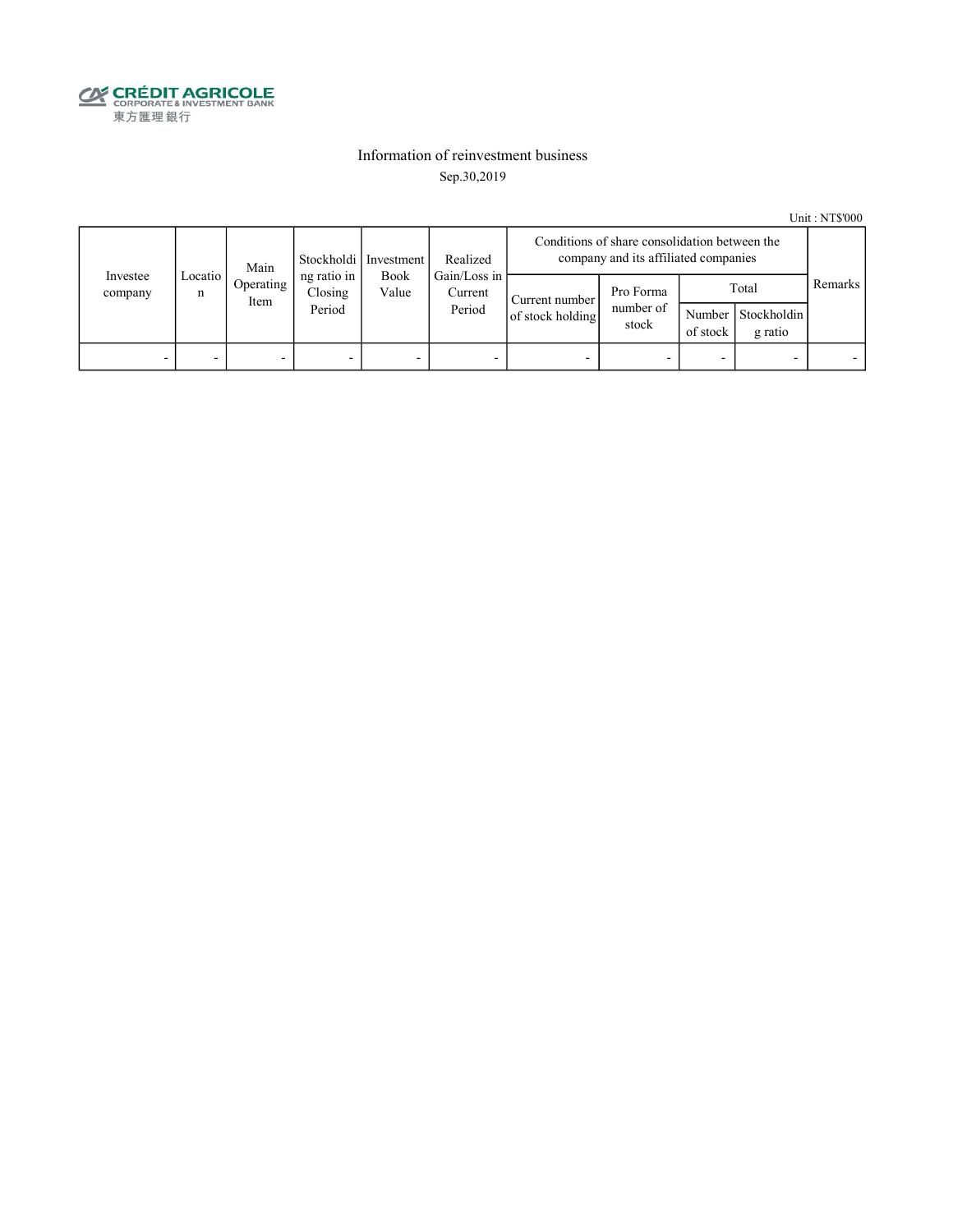

# Ratio of Deposits, Time Deposits and Foreign Currency Deposits to Total Deposits

Unit : NT\$'000, %

|                                | Sep.30,2019 | Sep.30,2018 |  |  |
|--------------------------------|-------------|-------------|--|--|
| Demand deposits                | 354,080     | 279,210     |  |  |
| % of Demand deposits           | 1.19%       | 0.74%       |  |  |
| Time deposits                  | 29,343,201  | 37,438,631  |  |  |
| % of Time deposits             | 98.81 %     | 99.26 %     |  |  |
| Foreign currency deposits      | 27,680,599  | 34,506,921  |  |  |
| % of Foreign currency deposits | 93.21 %     | 91.49 %     |  |  |

Note:

1. % of Demand deposits = demand deposits  $\div$  total deposits ;

% of Time deposits = time deposits  $\div$  total deposits ;

% of Foreign currency deposits = foreign currency deposits  $\div$  total deposits

- 2. Demand deposits and Time deposits include Foreign currency deposits and Treasury deposits.
- 3. Postal office deposits are excluded.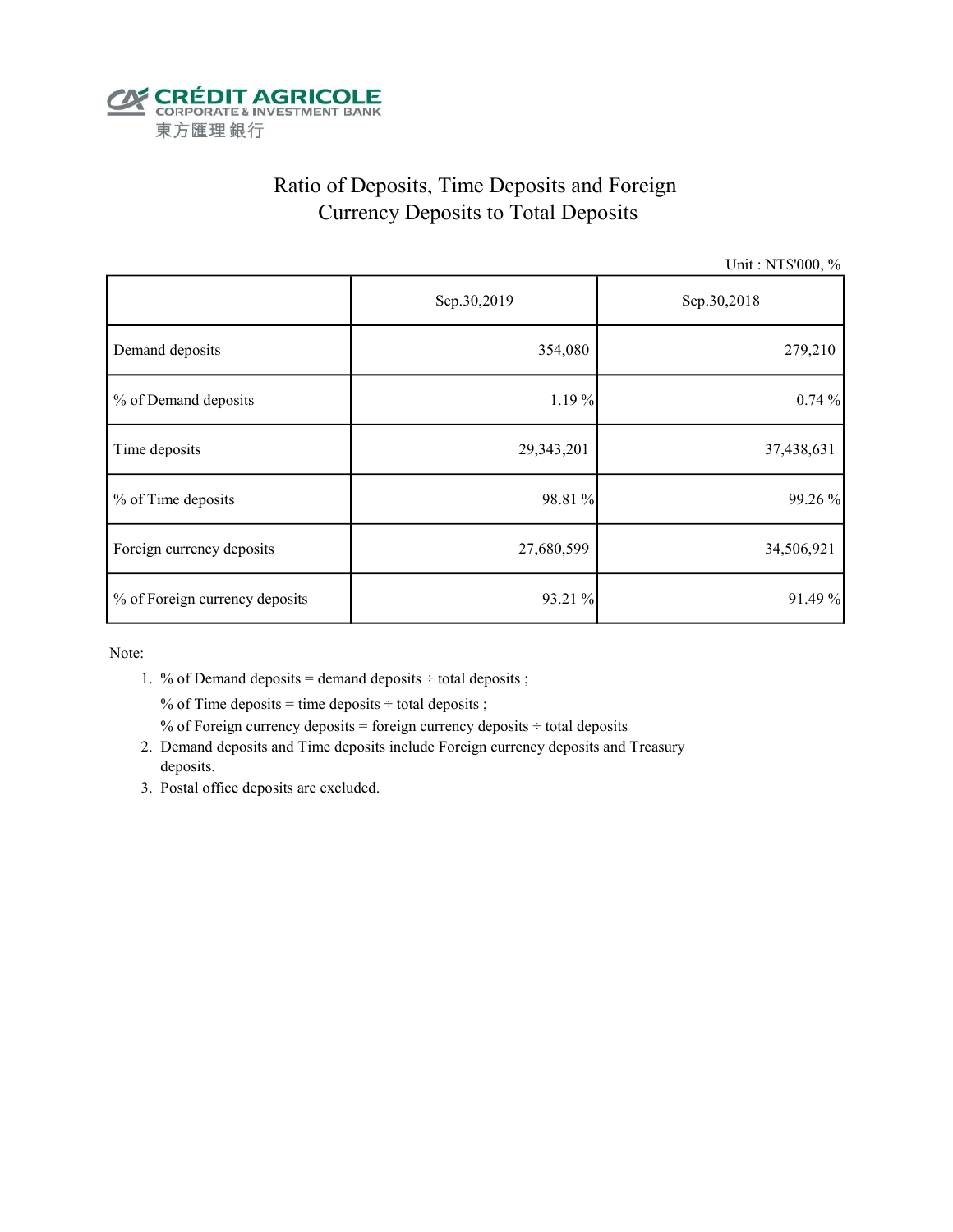

## Ratio of Small and Medium-Size Enterprise (SME) Loans

Unit : NT\$'000, %

|                     | Sep.30,2019<br>Sep.30,2018 |          |  |
|---------------------|----------------------------|----------|--|
| SME Loans           | -                          |          |  |
| % of SME Loans      | $0.00\%$                   | $0.00\%$ |  |
| Consumer Loans      | -                          |          |  |
| % of Consumer Loans | $0.00\%$                   | $0.00\%$ |  |

Note:

1. % of SME Loans = SME Loans ÷ Total Loans;

% of Consumer Loans = Consumer Loans ÷ Total Loans

 2. Small and Medium-Size Enterprises (SME) are identified according to the definition promulgated by the Banking Bureau.

Employee Loans under Welfare Committee and other individual Consumer Loans.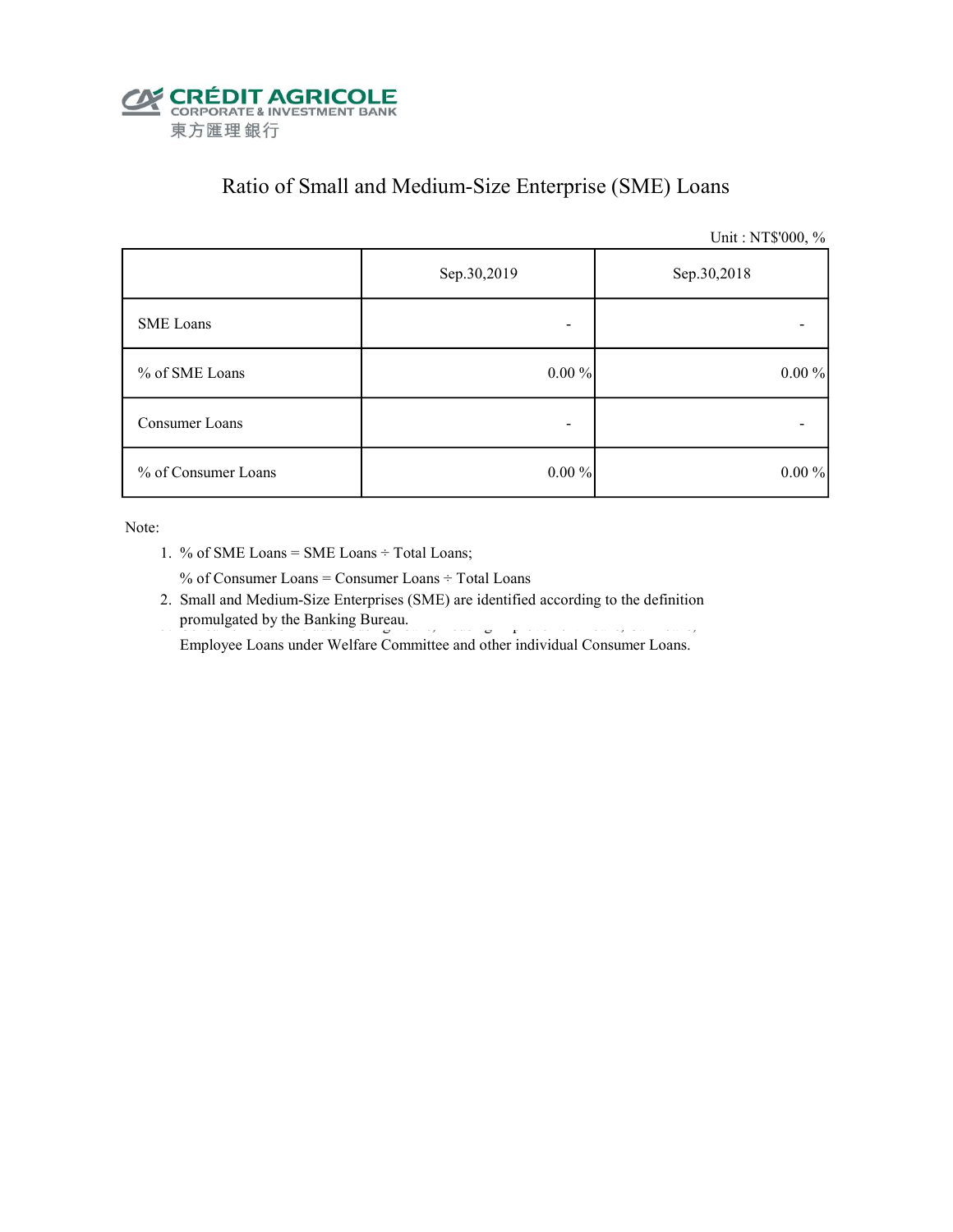

### Interest Bearing Assets and Interest Paying Liabilities

|                                                          |                 |                          |                 | Unit: NT\$'000, %        |  |
|----------------------------------------------------------|-----------------|--------------------------|-----------------|--------------------------|--|
|                                                          | Sep.30,2019     |                          | Sep.30,2018     |                          |  |
| <b>ITEM</b>                                              | Average balance | Average<br>interest rate | Average balance | Average<br>interest rate |  |
| Interest bearing assets                                  | 150,980,662     | 1.50%                    | 108,472,358     | $1.52 \%$                |  |
| Due from Central Bank, other branches<br>and other banks | 8,849,357       | 0.61%                    | 12,097,622      | 1.67%                    |  |
| Securities purchased                                     | 28,996,742      | $0.68 \%$                | 28,540,711      | $0.45 \%$                |  |
| A/R Forfaiting - without recourse                        | 15,855,362      | 2.79%                    | 20,699,052      | 2.66 %                   |  |
| Loans, discounted notes and bills                        | 97,279,201      | $1.83\%$                 | 47,134,973      | 2.13%                    |  |
| Interest paying liabilities                              | 86,852,807      | 2.21 %                   | 103,820,511     | 2.30 %                   |  |
| Due to banks and other branches                          | 57,511,277      | 2.09%                    | 61, 673, 626    | 2.05 %                   |  |
| Deposits (demand deposits, time<br>deposits and NCD)     | 29,341,530      | 2.45 %                   | 42,146,885      | 2.66 %                   |  |

Note:

- 1. Average balance is based on daily average balance of interest bearing assets or interest liabilities.
- 2. Interest bearing assets or interest paying liabilities are disclosed in accordance with the chart of accounts or their nature.